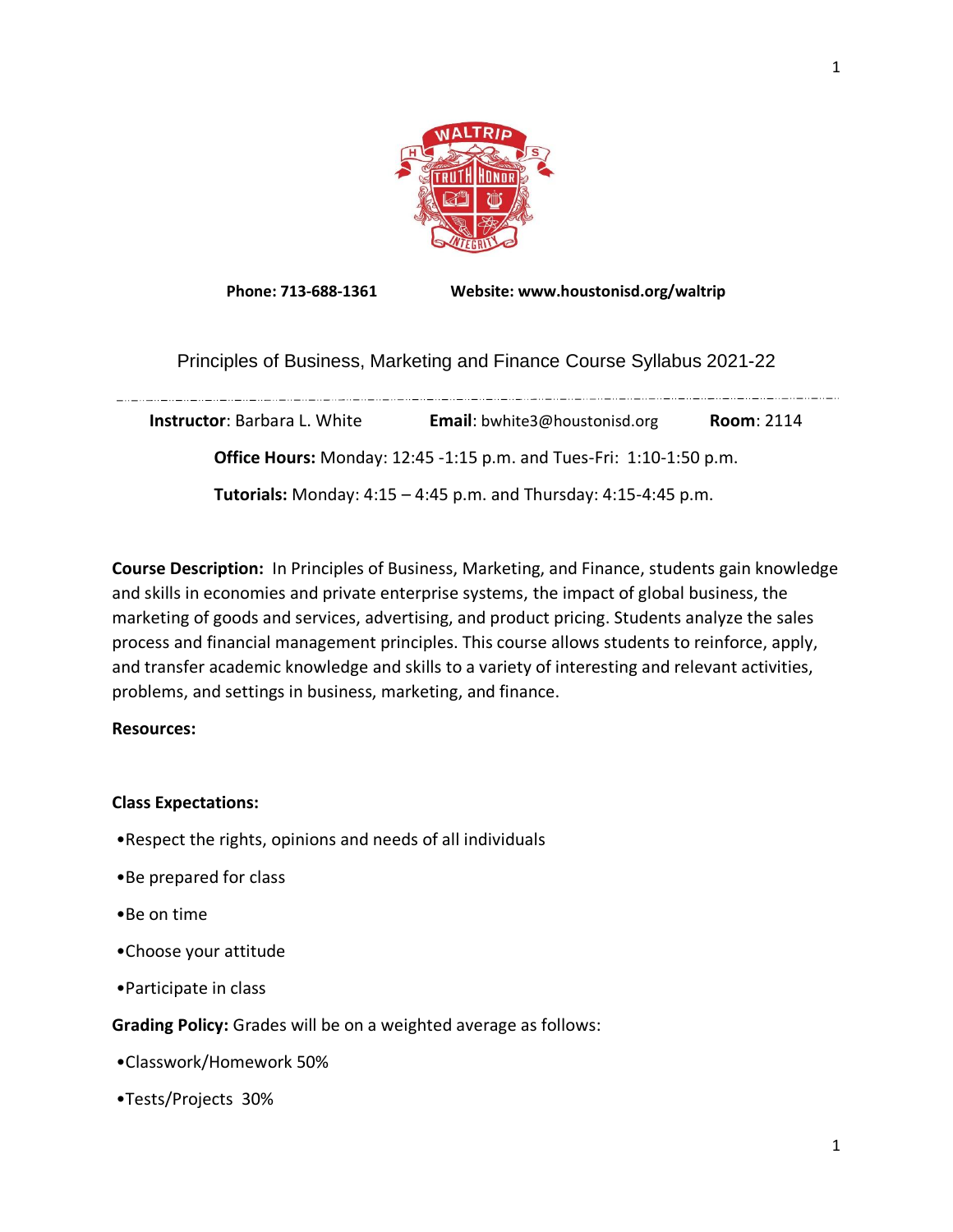#### •Participation 20%

### **Late Work:**

You will be given an opportunity to submit late work following an absence. Grade penalties and the amount of time allowed to complete the assignment are as follows:

- 3 school days to turn in the assignment no points deducted (full credit eligible)
- After three (3) days, a ten- point penalty will be assessed.

# **Supplies:**

Course work is electronic and resources are digital, therefore supplies are not required

### **Units Overview**

### **Unit 1: Business Communication**

Students will begin the course by discussing effective communication, collaboration skills, teamwork, and the importance of a positive, productive work ethic.

# **Unit 2: Let's Talk Business**

Students will explain the principles of supply and demand, identify types of businesses, and compare the different forms of business ownership as they participate in classroom discussions and activities that examine the organizational structures and functions of business.

#### **Unit 3: Private Enterprise**

Students will learn, discuss, and summarize the characteristics of the private enterprise system.

# **Unit 4: Terms, Roles, and Strategies**

Students will use examples, advertising, pictures, and/or illustrations to explain the importance of different marketing strategies for goods and services as well as to define and identify important business and industry terms. Students will explain

# **Unit 5: Domestic and World Trade**

Student teams and/or individuals will research, discuss, and/or present current events and/or other assigned topics designed to explain the role of business in a global society, to compare